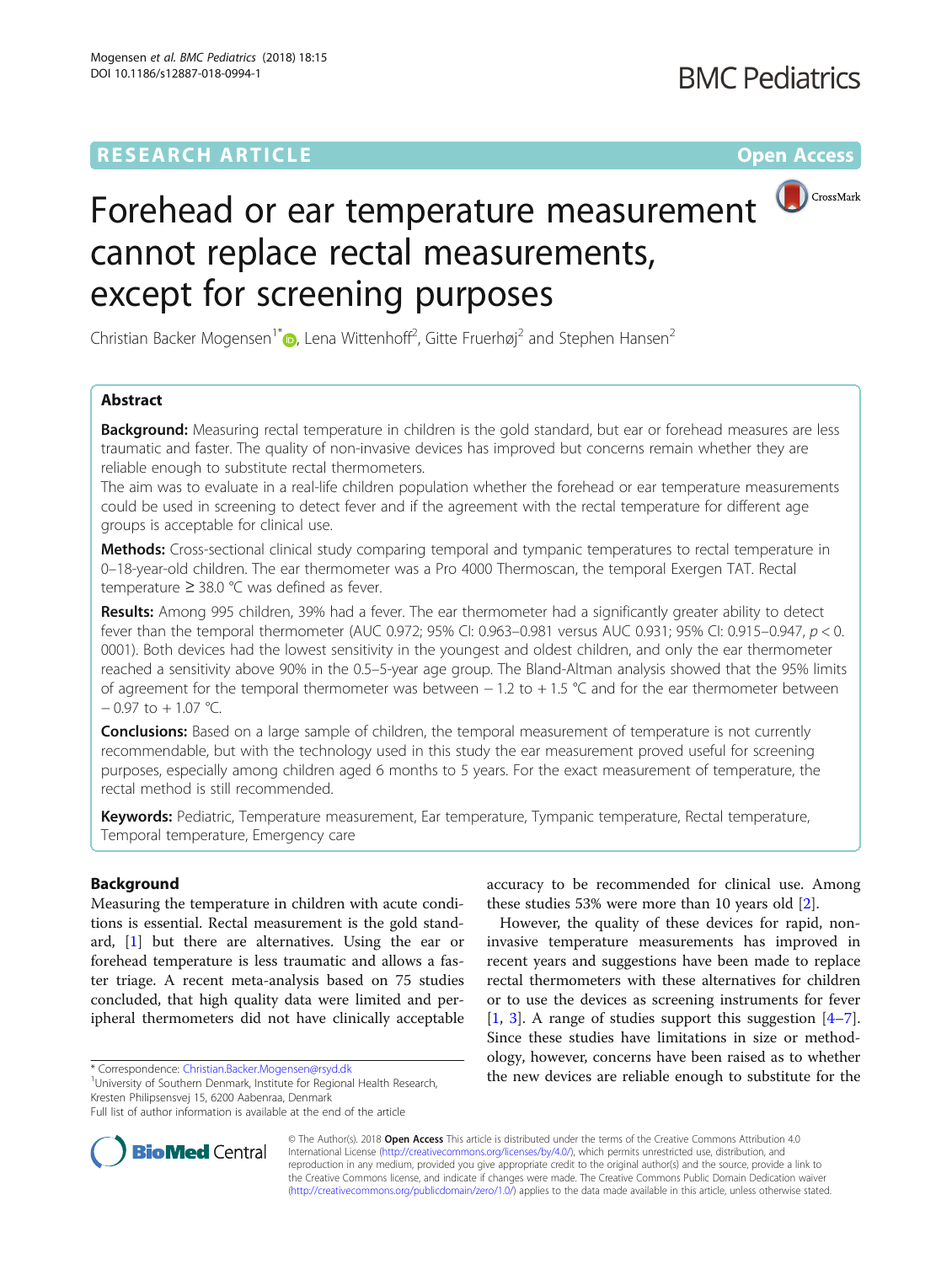rectal thermometer and if this reliability is consistent within different age groups [\[8](#page-5-0)].

The aim of the present study was, in a real-life population of children, acutely referred to a pediatric department; firstly, to evaluate, based on current technology, whether forehead or ear temperature measurements could be used as a screening tool to detect fever; and, secondly, to evaluate how well these measurements agrees with the rectal temperature within different age groups of children.

## Methods

We performed a cross-sectional clinical study, comparing the temporal and tympanic temperatures to the rectal temperature in 0–18-year-old children in real-life assessments. Children who were referred for any acute condition by the general practitioner to the pediatric emergency department of the hospital of Southern Jutland were included if oral parental consent was obtained and time allowed. We did not include children who were admitted directly to the neonatal ward, who had anal atresia or deformities of the outer ear. The three temperature measurements were performed immediately after each other by the same nurse in the following order: temporal, tympanic, and rectal measurement. The temperatures were recorded immediately by the nurse to pre-printed files together with information about gender and age in months. The new generation of tympanic thermometers measures the temperature over a wider angle and uses multiple measuring points, compared to former devices. We chose a Braun Welch Allyn Pro 4000 Thermoscan, released in 2006, where a heating element in the sensor warms the probe tip to just under normal body temperature to avoid cooling the ear canal [\[9](#page-5-0)]. The temporal thermometer was an infrared non-invasive Exergen TAT from GE Healthcare. The probe of the device is gently positioned on the center of the forehead and lightly slid across the forehead, keeping the sensor in contact with the skin until the hairline is reached while the temporal artery temperature is measured. The rectal thermometer was an OMRON Healthcare, maximum thermometer. All of the thermometers were purchased in 2010 for this study only. All of the nurses in the pediatric department were instructed in the correct use of the three devices. Compliance with the instructions was intermittently verified by the study nurse.

The results were intended to be analyzed as a total population and in six different age groups. We aimed at a sample size for analysis of minimum 99 children within each of the six age groups to be able to detect a minimum mean difference of +/− 0.3 °C with a standard deviation of 0.65 °C between the rectal and the alternative measurement, a 90% power, and a significance level of 0.05, assuming normal distribution of the temperatures. The obtained data were normal distributed and the standard deviation around 1 °C. Further details are reported in Additional file [1.](#page-5-0)

The recorded results were transferred to and analyzed in Stata 14. The rectal measurement was the reference temperature. A temperature of ≥38.0 °C was defined as fever. The ability to be used as a screening tool was evaluated by calculating the sensitivity, specificity, predictive values, and correct classification with a 95% confidence interval (CI). We also calculated the area under the curve (AUC) in a receiver–operator characteristic (ROC) diagram, with a threshold for classification boundary of fever to 38.0 °C rectally. Since a device used for screening for fever should have a high sensitivity in order not to classify a febrile patient as not febrile, we sought a cut point for the examined devices where 95% of all children with rectal temperature  $\geq 38.0$  °C would be detected.

The agreement of the non-rectal thermometers with the rectal temperature was examined in a Bland-Altman analysis and plots to determine the level of agreement and the 95% limits of agreement.

The rectal temperature was the standard temperature measurement used for all children in the department, but was supplied by an initial ear- or temporal measurement as a screening for fever on arrival. The study was considered a quality assurance study of already implemented routines and no ethical clearance was required. Oral consent was obtained from the parents before the temperature measurements were performed. All of the data was anonymously recorded and the Danish Data Protection Agency confirmed that registration of the database was unnecessary.

#### Results

During the period under study, from December 2010 to November 2011, 2523 children were referred to the pediatric department. Among these children, 996 parents were asked to allow their child to participate, all of whom consented. Due to technical problems, the thermometers were unable to measure the temperature in 30 forehead measurements and 1 rectal temperature measurement, which left 995 children with a reference temperature and at least one other measurement for further analysis.

The median age of the children was 24 months (Inter Quartile Range 11–70 months) with 489 (49%) girls, and the rectal temperatures indicated that 39% of the children had a fever.

Table [1](#page-2-0) shows the screening measures for the detection of fever using the temporal or tympanic thermometer. For the whole population, the tympanic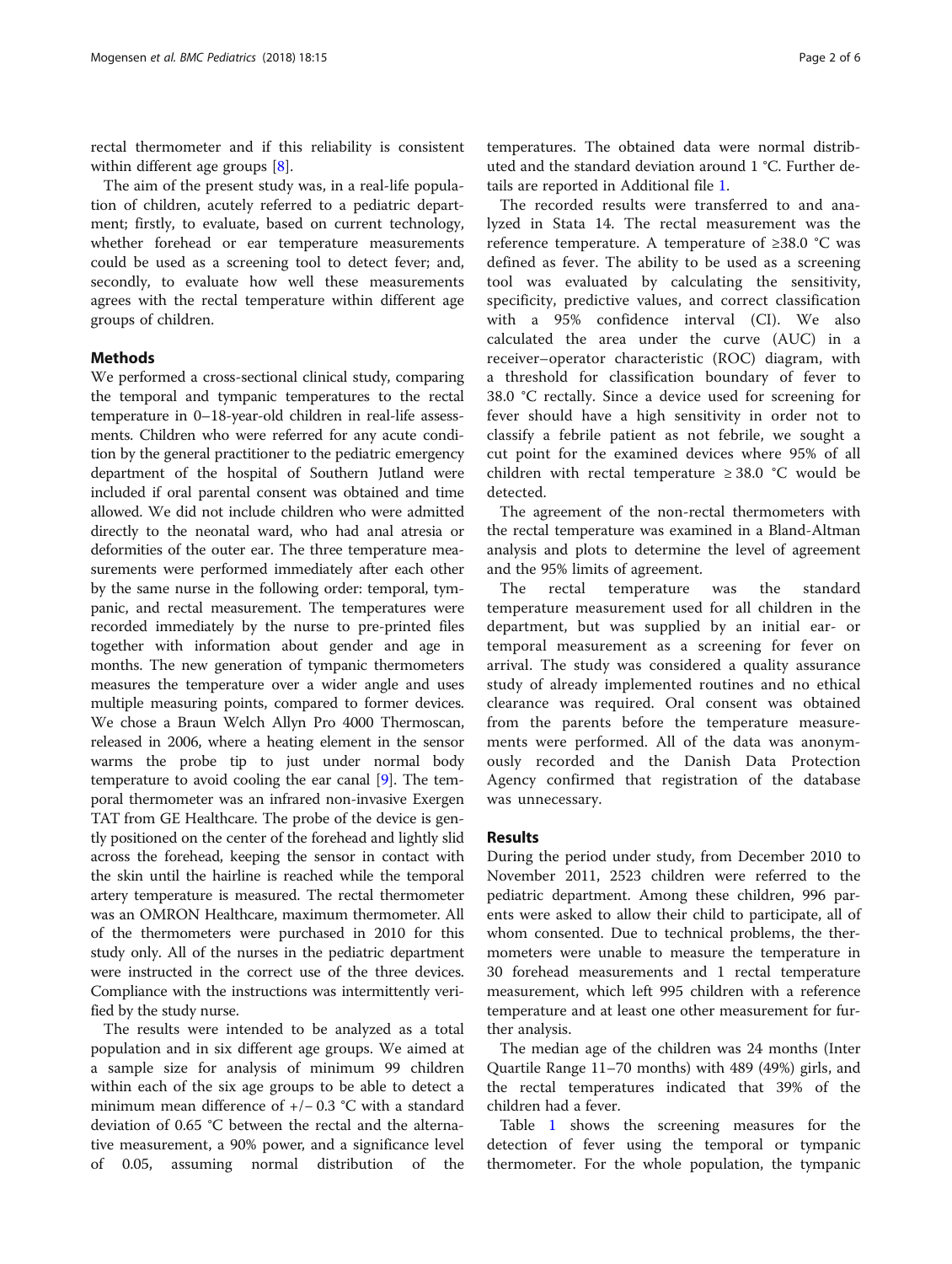<span id="page-2-0"></span>**Table 1** Temporal and tympanic measurements of temperature as a screening tool for fever ( $>$  = 38.0 °C)

|              | Method   | No. of<br>children | Screening measures (in %) |        |             |        |                                 |        |                                 |        |                         |        |            |             |
|--------------|----------|--------------------|---------------------------|--------|-------------|--------|---------------------------------|--------|---------------------------------|--------|-------------------------|--------|------------|-------------|
| Age group    |          |                    | Sensitivity               | 95% CI | Specificity | 95% CI | Positive<br>predictive<br>value | 95% CI | Negative<br>predictive<br>value | 95% CI | Correctly<br>classified | 95% CI | <b>AUC</b> | 95% CI      |
| Total        | Temporal | 965                | 81                        | 77-85  | 90          | 87-92  | 84                              | 80-88  | 88                              | 86-91  | 87                      | 84-89  | 0.931      | 0.915-0.947 |
|              | Tympanic | 995                | 89                        | 86-92  | 94          | 92-96  | 91                              | 87-93  | 93                              | 91-95  | 92                      | 90-94  | 0.972      | 0.963-0.981 |
| 0-5 months   | Temporal | 133                | 75                        | 53-90  | 93          | 86-97  | 69                              | 48-86  | 94                              | 88-98  | 89                      | 83-94  | 0.924      | 0.875-0.973 |
|              | Tympanic | 136                | 67                        | 45-84  | 96          | 91-99  | 80                              | 56-94  | 93                              | 87-97  | 91                      | 85-95  | 0.936      | 0.875-0.996 |
| 6-11 months  | Temporal | 124                | 80                        | 67-89  | 91          | 82-97  | 88                              | 75-95  | 85                              | 75-92  | 86                      | 79-92  | 0.943      | 0.905-0.980 |
|              | Tympanic | 128                | 93                        | 82-98  | 96          | 89-99  | 94                              | 84-99  | 95                              | 87-99  | 95                      | 89-98  | 0.984      | 0.964-1.000 |
| 12-35 months | Temporal | 311                | 82                        | 75-88  | 87          | 81-92  | 87                              | 81-92  | 82                              | 75-88  | 85                      | 80-88  | 0.919      | 0.889-0.949 |
|              | Tympanic | 320                | 92                        | 86-95  | 93          | 88-96  | 93                              | 88-97  | 91                              | 86-95  | 91                      | 89-95  | 0.969      | 0.951-0.987 |
| 3-5 years    | Temporal | 162                | 92                        | 83-97  | 88          | 79-94  | 86                              | 76-93  | 93                              | 85-97  | 90                      | 85-94  | 0.961      | 0.934-0.986 |
|              | Tympanic | 169                | 92                        | 84-97  | 90          | 82-96  | 89                              | 80-95  | 93                              | 86-98  | 91                      | 86-95  | 0.981      | 0.964-0.997 |
| 6-11 years   | Temporal | 131                | 72                        | 56-85  | 91          | 83-96  | 80                              | 64-91  | 87                              | 78-93  | 85                      | 77-90  | 0.900      | 0.842-0.958 |
|              | Tympanic | 135                | 87                        | 74-95  | 92          | 85-97  | 85                              | 72-94  | 93                              | 86-98  | 90                      | 84-95  | 0.968      | 0.943-0.993 |
| 12-18 years  | Temporal | 104                | 74                        | 52-90  | 93          | 85-97  | 74                              | 52-90  | 93                              | 85-97  | 88                      | 80-94  | 0.932      | 0.878-0.986 |
|              | Tympanic | 107                | 84                        | 64-96  | 98          | 92-100 | 91                              | 72-99  | 95                              | 88-99  | 94                      | 88-98  | 0.963      | 0.925-1.000 |

CI confidence interval, AUC area under receiver-operating characteristics curve

thermometer had a significantly greater ability to detect fever than the temporal thermometer (AUC 0.972; 95% CI: 0.963–0.981 versus AUC 0.931; 95% CI: 0.915–0.947,  $p < 0.0001$ ), Fig. 1. The temporal thermometer had a sensitivity ranging from 72 to 92%, while the tympanic thermometer ranged from 67 to 93% in sensitivity in the different age groups. Both devices had the lowest sensitivity in the youngest and oldest children, and only the tympanic thermometer reached a sensitivity above 90% in the group of children aged 6 months to 5 years. Using a cut point of 37.4 °C for the temporal measurements, which 66% of all children fulfilled, resulted in a sensitivity for fever of > 95% and a positive predictive value of 57%. For the tympanic measurements the cut point for 95% sensitivity was 37.8 °C, which 44%



of the children fulfilled with a positive predictive value of 83%.

Table [2](#page-3-0) reports the mean temperatures and the Bland-Altman comparison in the age groups measured by the different devices.

The mean difference from the temporal to the rectal temperature was small but significant: 0.13 °C (95% CI 0.08–0.17 °C,  $p < 0.0001$ ). In the different age groups, the mean difference ranged from − 0.04 to 0.25 °C. The 95% limits of agreement for the temporal thermometer was between  $-1.2$  to  $+1.5$  °C, and the same variation was seen within the different age groups. Figure [2](#page-3-0) indicates a systematic difference for higher temporal temperatures.

The mean difference from the tympanic to the rectal temperature was 0.05 °C (95% CI 0.02–0.08 °C, p: 0.004), and varied between − 0.14 °C to 0.19 °C in the age groups. The 95% limits of agreement for the tympanic thermometer was between  $-0.97$  to  $+1.07$  °C for the whole group and almost the same interval within the different age groups. Figure [3](#page-3-0) does not indicate any systematic differences.

## **Discussion**

We found, that as a screening tool to detect fever  $\geq 38.0$  °C, the tympanic thermometer was significantly better than the temporal thermometer. However, the 6 months to 5 years age group was the only one in which the sensitivity of the ear thermometer was above 90%. If the tympanic device was used as a screening tool for fever and the tympanic measurement ≥37.8 °C was regarded as a positive test of fever, this meant that more than 95% of all febrile children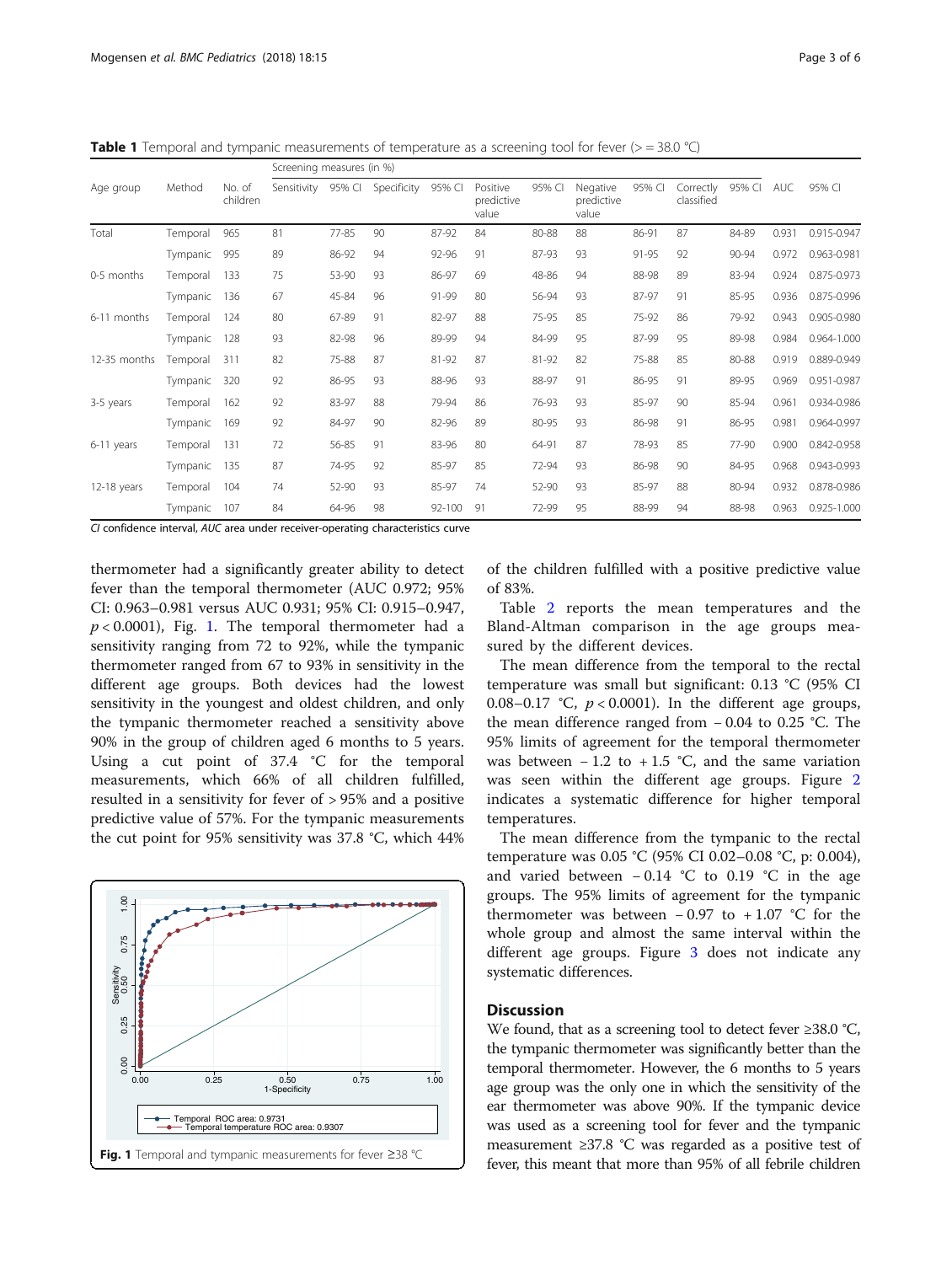|                                           |                 |          |                       |           | Bland-Altman comparison (°C) |                |                         |  |  |
|-------------------------------------------|-----------------|----------|-----------------------|-----------|------------------------------|----------------|-------------------------|--|--|
| Age group                                 | No. of children | Method   | Mean temperature (°C) | 95% CI    | Mean difference              | 95% CI         | 95% prediction interval |  |  |
| Total                                     | 965             | Temporal | 37.9                  | 37.9-38.0 | 0.13                         | $0.08 - 0.17$  | $-1.20 - 1.49$          |  |  |
|                                           | 995             | Tympanic | 37.8                  | 37.8-37.9 | 0.05                         | $0.02 - 0.08$  | $-0.97 - 1.07$          |  |  |
|                                           | 995             | Rectal   | 37.8                  | 37.7-37.9 | reference                    |                |                         |  |  |
| 0-5 months<br>6-11 months<br>12-35 months | 133             | Temporal | 37.5                  | 37.4-37.7 | 0.16                         | $0.06 - 0.25$  | $-0.97 - 1.29$          |  |  |
|                                           | 136             | Tympanic | 37.1                  | 37.1-37.3 | $-0.14$                      | $-0.23 - 0.06$ | $-1.15 - 0.87$          |  |  |
|                                           | 136             | Rectal   | 37.4                  | 37.2-37.5 | reference                    |                |                         |  |  |
|                                           | 124             | Temporal | 37.9                  | 37.7-38.1 | $-0.04$                      | $-0.16 - 0.09$ | $-1.43 - 1.36$          |  |  |
|                                           | 128             | Tympanic | 38.0                  | 37.8-38.1 | 0.00                         | $-0.08 - 0.08$ | $-0.89 - 0.90$          |  |  |
|                                           | 128             | Rectal   | 38.0                  | 37.8-38.1 | reference                    |                |                         |  |  |
|                                           | 311             | Temporal | 38.1                  | 38.0-38.3 | 0.06                         | $-0.02 - 0.14$ | $-1.35 - 1.46$          |  |  |
|                                           | 320             | Tympanic | 38.1                  | 38.0-38.2 | 0.01                         | $-0.04 - 0.07$ | $-1.01 - 1.02$          |  |  |
|                                           | 320             | Rectal   | 38.1                  | 37.9-38.2 | reference                    |                |                         |  |  |
| 3-5 years                                 | 162             | Temporal | 38.2                  | 38.0-38.3 | 0.25                         | $0.16 - 0.35$  | $0.96 - 1.47$           |  |  |
|                                           | 169             | Tympanic | 38.1                  | 37.9-38.3 | 0.19                         | $0.12 - 0.26$  | $-0.73 - 1.11$          |  |  |
|                                           | 169             | Rectal   | 37.9                  | 37.7-38.1 | reference                    |                |                         |  |  |
| 6-11 years                                | 131             | Temporal | 37.8                  | 37.7-38.0 | 0.21                         | $0.10 - 0.32$  | $-1.06 - 1.49$          |  |  |
|                                           | 135             | Tympanic | 37.8                  | 37.6-38.0 | 0.18                         | $0.09 - 0.27$  | $-0.85 - 1.21$          |  |  |
|                                           | 135             | Rectal   | 37.6                  | 37.5-37.8 | reference                    |                |                         |  |  |
| 12-18 years                               | 104             | Temporal | 37.6                  | 37.4-37.8 | 0.17                         | $0.04 - 0.30$  | $-1.18 - 1.52$          |  |  |
|                                           | 107             | Tympanic | 37.5                  | 37.3-37.7 | 0.05                         | $-0.06 - 0.16$ | $-1.07 - 1.17$          |  |  |
|                                           | 107             | Rectal   | 37.4                  | 37.2-37.6 | reference                    |                |                         |  |  |

<span id="page-3-0"></span>Table 2 Temperature variation within the age groups

would be detected at the screening, that only 44% of the children needed to continue with a rectal measurement and among these children 83% would be truly febrile. The forehead and ear temperature measurements were both poor to estimate the exact rectal temperature, with a 95% limits of agreement from around − 1.5 to + 1.2 °C for the forehead measurements and  $-1$  to  $+1$  °C for the ear measurements.

The search for alternatives to a rectal measurement of the temperature in children has been going on for decades. Several reviews have reported disappointing results [[2,](#page-5-0) [10,](#page-5-0) [11\]](#page-5-0). The instruments used in our study were based on current technologies and developed for professional use. These devices have now been evaluated in a range of studies with mixed results.



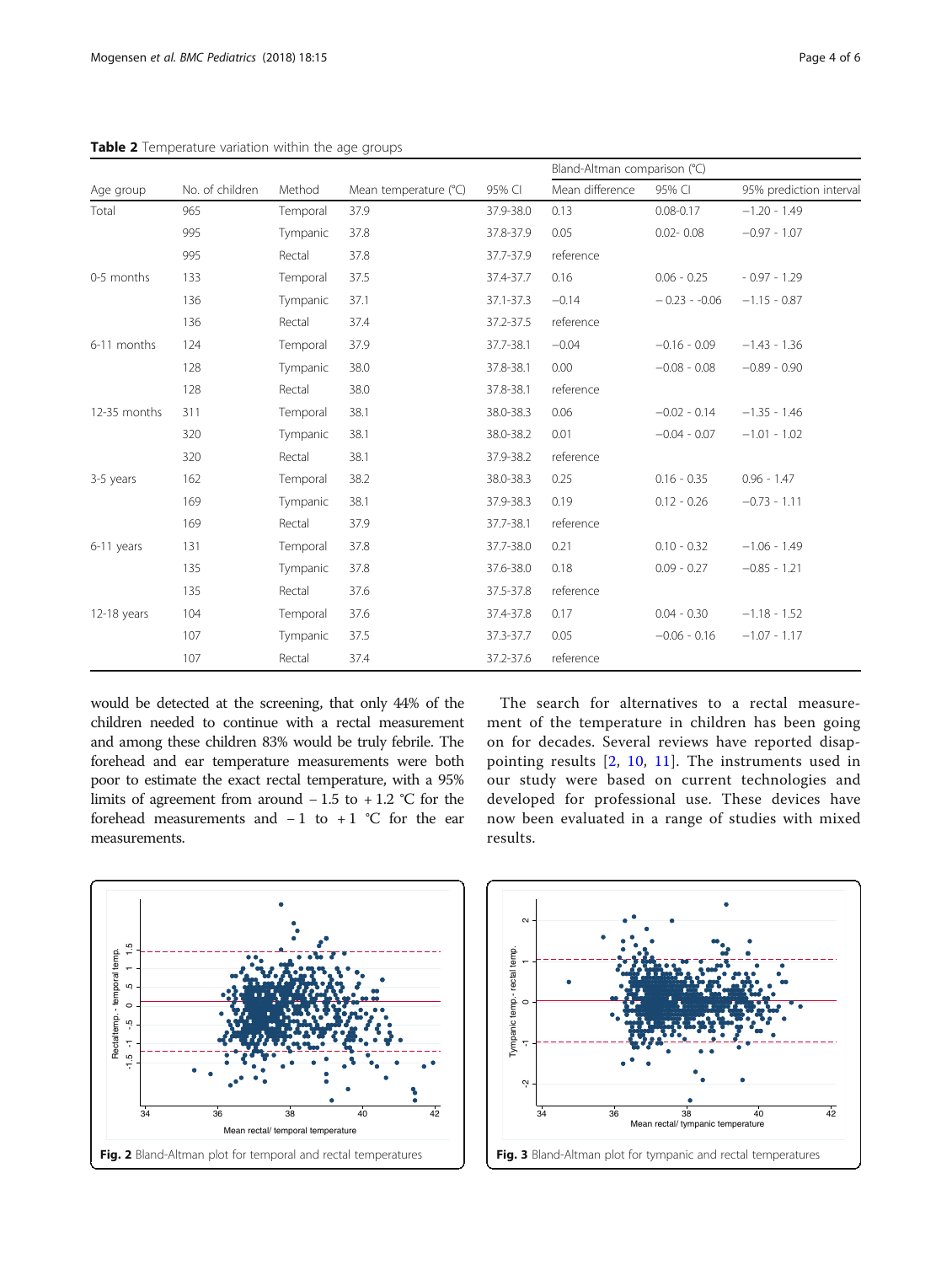The temporal device, TAT-5000 IR, was found to be reliable in children in studies from the US of 47 children, India 50 children, and Turkey with 218 children. These studies only found minor temperature differences to the rectal temperature and sensitivities above 80% to detect fever  $[4-6]$  $[4-6]$  $[4-6]$  $[4-6]$ .

In contrast, other research groups found that the temporal device was still too inaccurate to be recommended. In Belgium, 294 children had a deviation from the rectal temperature from  $-1.32$  to  $+1.33$  °C and the thermometer had sensitivity of 41% to detect fever [[8\]](#page-5-0). Four studies from the US of 44, 52, 147, and 474 children found too large mean differences in temperature and sensitivities from 53 to 70% to detect fever,  $[12-15]$  $[12-15]$  $[12-15]$  which are similar to findings among 156 children from Nigeria and 205 children from Argentina [[16](#page-5-0), [17](#page-5-0)]. These studies are weakened by small numbers, inadequate statistical methods or no sub-analysis within age groups. Our study does not have these limitations and concludes that temporal measurement is not able to measure the temperature within a clinically safe limits of agreement range nor is it useful as a screening tool for fever.

The infrared ear thermometer, ThermoScan PRO 4000, was examined in a single study of 205 children from Argentina, which also compared it against the same temporal device as in our study: the TAT-5000 IR. The mean temperature difference to rectal temperature was 0.001 °C and the 95% limits of agreement from − 0.77 to + 0.77 °C. The sensitivity to detect fever was 92% [\[17\]](#page-5-0). These findings are quite similar to our findings. We conclude that the tympanic thermometer is better than the temporal thermometer at measuring temperature but still has a wide limit of agreement range, and almost every tenth child with a fever will go undetected using this method.

These conclusions are valid for the devices used in the study. However, a recent study from Switzerland reached similar results, using other devices which were based on the same technologies [\[18](#page-5-0)].

Our findings have a number of clinical implications. Firstly, temporal devices have no place as a substitute or screening tool for temperature measurements. Secondly, the tympanic thermometer has reached a level of accuracy where it can be used as a screening tool for detecting fever, with an AUC of 0.97 and more than 95% of all children with fever will be detected if the cut point for tympanic measurement is 37.8 °C. It should be considered, however, that there will still be 5% of the children who are not detected. This means, that an approach of screening all children with the tympanic device and continue with a rectal measurement if the screening is positive would result in that less than half of the children would need a rectal measurement. Thirdly, the usefulness of tympanic temperature to measure the exact temperature is less convincing and the clinicians must accept a limits of agreement range of around +/− 1 °C, which is too wide for clinical use, where a range of less than +/− 0.5 °C has been considered acceptable [[13\]](#page-5-0).

The strength of the current study is that it is a comprehensive real-life pragmatic study with subanalyses in different age groups. Furthermore, in contrast to most of the published studies, it was analyzed with appropriate statistical methods, including Bland-Altman analysis [\[19](#page-5-0), [20\]](#page-5-0). The study is weakened by the fact that the patients were not consecutively included, only when time allowed. Only 39% had fever, which limits the analysis, even though this is partially compensated by the high number of participants. Since the study was performed anonymously, no comparison was possible between the participating and non-participating children to assess selection bias. Furthermore, the order of temperature measurements was the same throughout the study: temporal, tympanic and rectal. We did so to reduce the risk of crying which could influence the temporal measurements. The procedure might introduce a bias however, if the temperature lowered during the examination. We tried to avoid this by undressing the child partially and only for a short time after the two other measurements had been performed. Finally, in accordance with the vast majority of other studies, and since our clinical guidelines and everyday clinical practice base on rectal measurements, we chose the rectal temperature as the gold standard to represent the core temperature. It has been questioned whether the rectal temperature represents the true core temperature better than the tympanic temperature [[1\]](#page-5-0). Our study design does not address this question, instead merely examining whether the alternatives could replace the well-established rectal method.

The examined ear device is useful for screening purposes, but there is still room for improvement. We encourage the continued search for and development of new methods and technologies to replace the inconvenience of the rectal thermometer. For each new device developed, it is crucial to evaluate the accuracy in a clinical setting by using sufficient numbers of patients and appropriate methods for comparison.

## Conclusion

Based on a large sample of children, we found that temporal measurements of temperature are not presently recommendable, but tympanic measurement performed by devices using the same technology as in this study is useful for screening purposes, especially among children aged 6 months to 5 years. For exact measurements of temperature, we still recommend the rectal method.